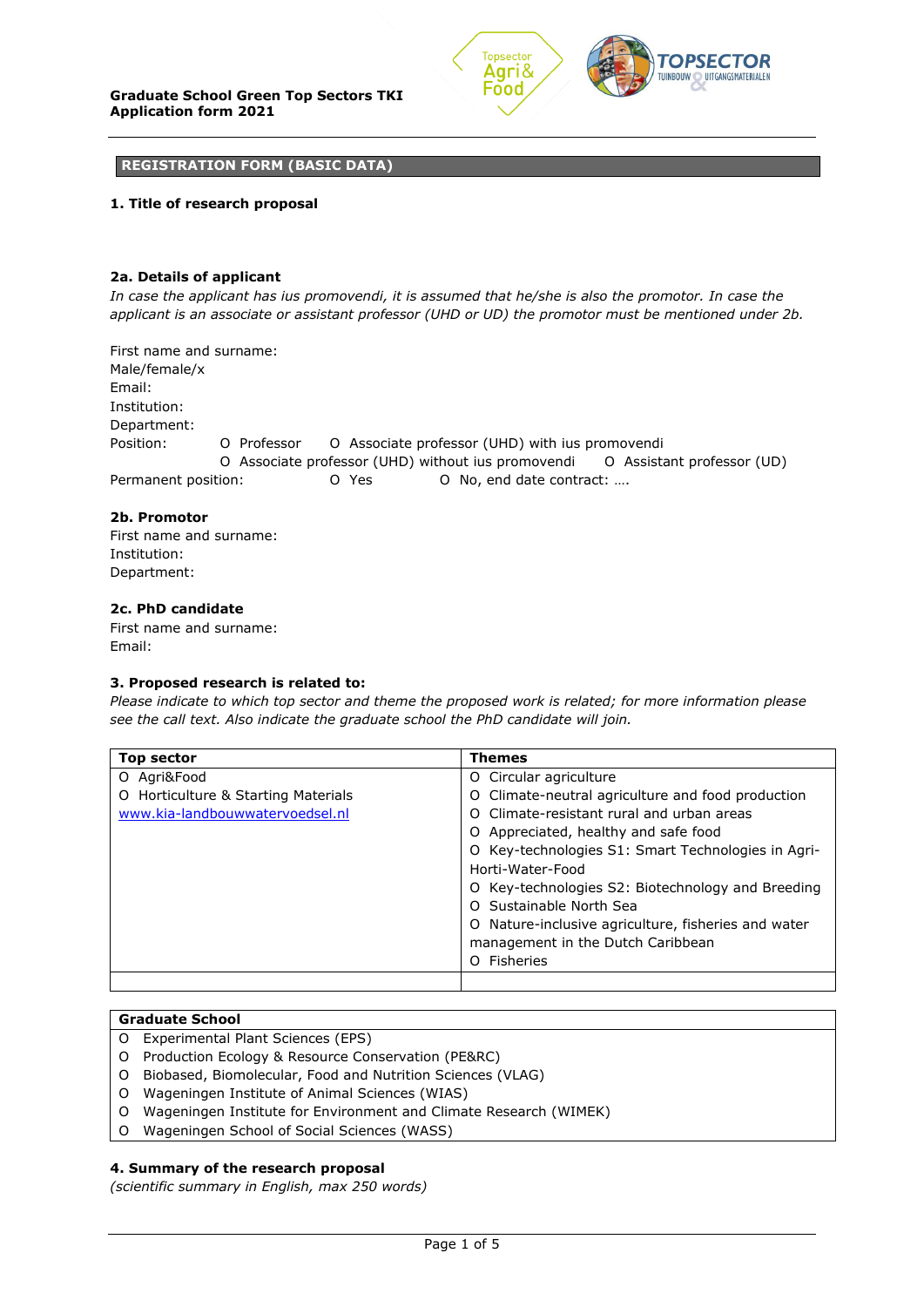

# **5. Summary for the general public**

*Please provide both a title and summary (max 100 words) for the general public, preferably in Dutch.*

Title: Summary:

### **DESCRIPTION OF THE PROPOSED RESEARCH**

## **6. Description of the proposed research**

*Max. 4 pages, including figures, excluding literature references. Include details of objectives, scientific approach, innovative aspects, impact, and literature references (please include full bibliographical details).*

# **7. Timetable of the project**

*Give a practical timetable over the grant period, max. 0.5 page.*

# **8. Data management**

8.1: Will data be collected or generated that are suitable for reuse?

- > Yes: Then answer questions 8.2 to 8.4
	- > No: Then explain why the research will not result in reusable data or in data that cannot be stored or data that for other reasons are not relevant for reuse
- 8.2: Where will the data be stored during the research?

8.3: After the project has been completed, how will the data be stored for the long-term and made available for the use by third parties? To whom will the data be accessible?

8.4: Which facilities (ICT, (secure) archive, refrigerators or legal expertise) do you expect will be needed for the storage of data during the research and after the research? Are these available?\*

*\*ICT facilities for data storage are considered to be resources such as data storage capacity, bandwidth for data transport and calculating power for data processing.*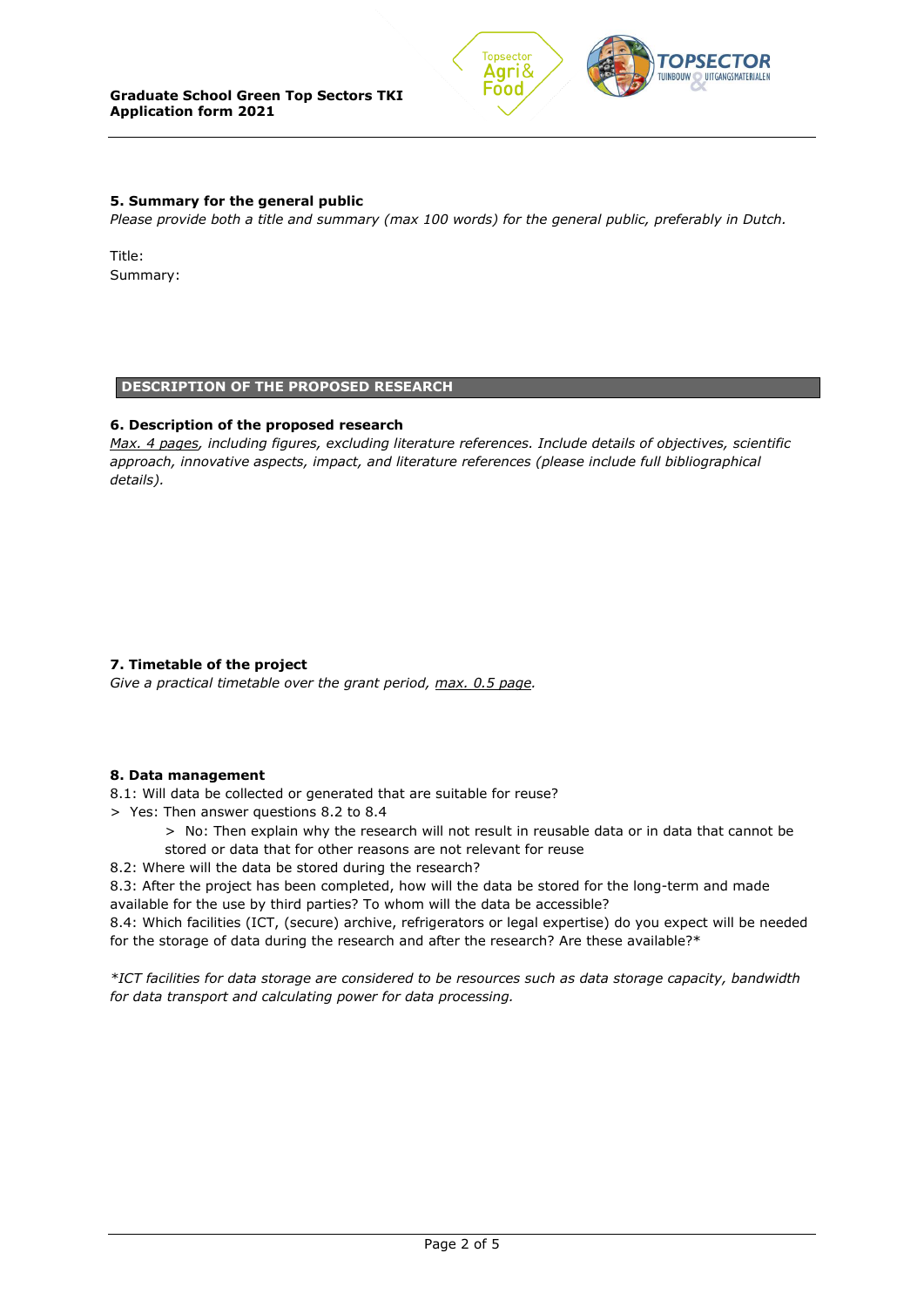

# **9. Utilisation perspectives & economic and/or societal relevance**

*Describe the utilisation perspectives of the project and the relevance of the results and/or insights from the research for and the contribution to solving societal and economic issues relevant to the top sector Agri&Food and/or Horticulture & Starting Materials; max. 1 page.*

# **10. Composition of the consortium and matching**

*Indicate the role of the private and/or public partners involved in the project and the matching that is required. In case the project is a collaboration between two research groups, please include some details about the daily supervision of the PhD candidate; who will be responsible for that?*

*Include the specification of the in-kind matching. For the cash matching, please provide the specification under 11b. In case the partners would like to contribute only in cash, indicate this as well.*

| <b>COMPOSITION OF THE CONSORTIUM</b> |                                |                |  |  |  |  |
|--------------------------------------|--------------------------------|----------------|--|--|--|--|
|                                      | Institute/Company/Organisation | Contact person |  |  |  |  |
| Collaborators (national or           |                                |                |  |  |  |  |
| international)                       |                                |                |  |  |  |  |
| Private partner (include             |                                |                |  |  |  |  |
| KvK/Chamber of Commerce              |                                |                |  |  |  |  |
| number)                              |                                |                |  |  |  |  |
| Public partner (include              |                                |                |  |  |  |  |
| KvK/Chamber of Commerce              |                                |                |  |  |  |  |
| number when relevant)                |                                |                |  |  |  |  |

In-kind matching (including specification):

Cash matching (please provide the specification under 11b):

*Please note that the application needs to be accompanied by a letter of commitment from every partner stating the amount and nature of in cash and in kind.*

### **FINANCIAL DETAILS**

### **11a. Cash budget**

*Please use the table below for the description of the personnel and material resources requested for the project. The maximum TKI budget available per project is € 275,000; including € 25,000 cash matching of the partners this results in a total cash budget of € 300,000 per project. For your convenience, this example is indicated in the table.*

*For each project there is also a € 25,000 in-kind matching required which you already specified under 10. In case you request less than the maximum budget, you have less or more partners than indicated in this table, or the partners would like to contribute only in cash, please adapt the schedule.*

| <b>PROJECT BUDGET (<math>\epsilon</math>)</b> |        |         |
|-----------------------------------------------|--------|---------|
| Requested TKI budget                          |        | 275,000 |
| Cash matching partner [name partner]:         | 12,500 |         |
| Cash matching partner [name partner]:         | 12,500 |         |
|                                               |        |         |
| Total cash matching                           |        | 25,000  |
| <b>Total cash budget of the project</b>       |        | 300,000 |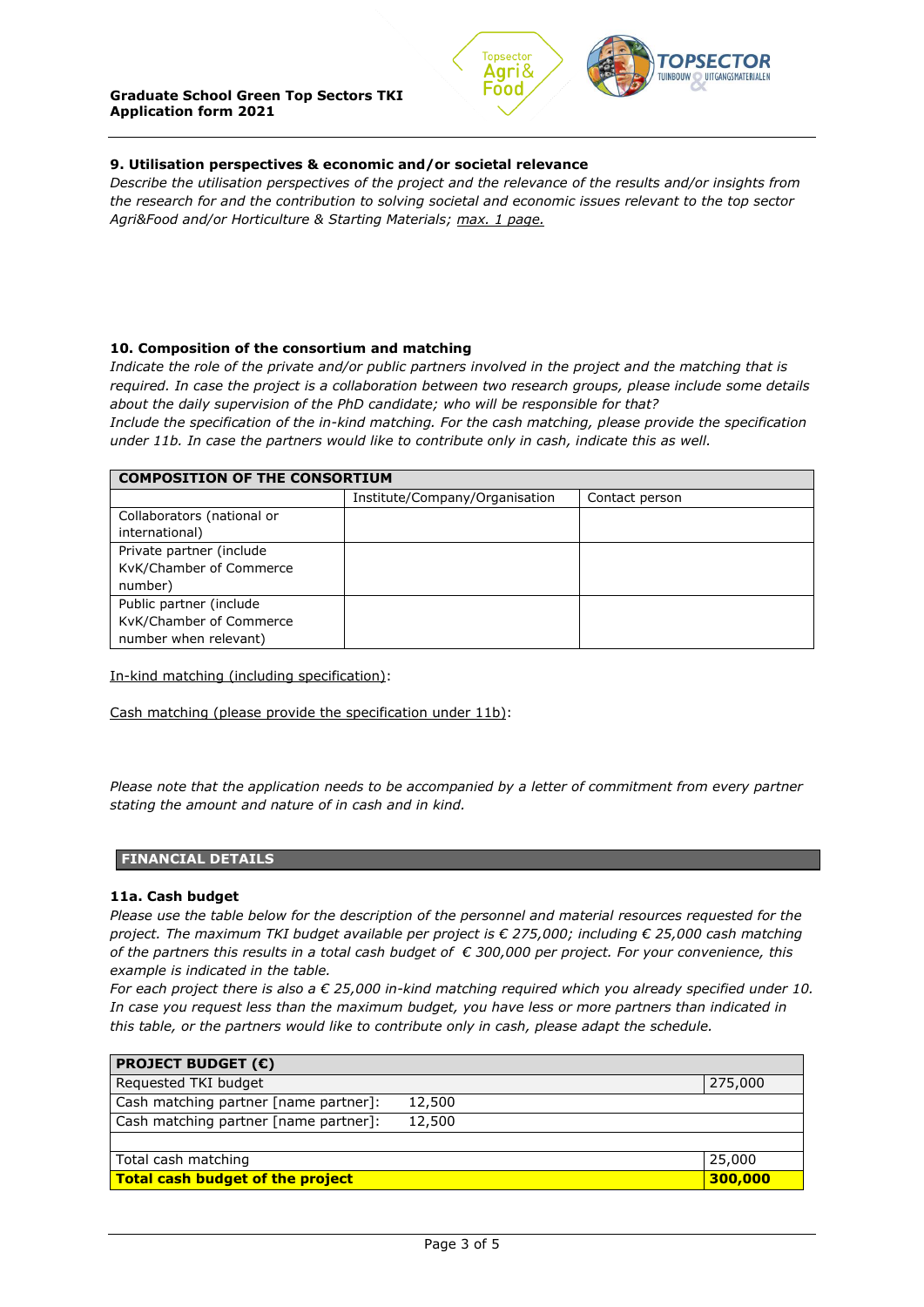

# **Graduate School Green Top Sectors TKI Application form 2021**

| In-kind matching partner [name partner]:<br>20,000                       |         |  |  |  |
|--------------------------------------------------------------------------|---------|--|--|--|
| In-kind matching partner [name partner]:<br>5,000                        |         |  |  |  |
|                                                                          |         |  |  |  |
| Total in-kind matching (12% of total project budget, specified under 10) | 25,000  |  |  |  |
| <b>Total project budget</b>                                              | 325,000 |  |  |  |
|                                                                          |         |  |  |  |
| CASH PROJECT COSTS (€)                                                   |         |  |  |  |
| Personnel costs: Salary PhD candidate (1fte - 48 months)                 | 245,000 |  |  |  |
| Material credit                                                          | 55,000  |  |  |  |
| Knowledge utilisation                                                    |         |  |  |  |
| Money follows Cooperation                                                |         |  |  |  |
| <b>Total cash project costs</b>                                          | 300,000 |  |  |  |

| Project budget per year $(\epsilon)$ |        |        |        |        |  |  |
|--------------------------------------|--------|--------|--------|--------|--|--|
|                                      | 2022   | 2023   | 2024   | 2025   |  |  |
| TKI budget                           | 68,750 | 68,750 | 68,750 | 68,750 |  |  |
| Cash matching [partner]              |        |        |        |        |  |  |
| In-kind matching [partner]           |        |        |        |        |  |  |
| Cash matching [partner]              |        |        |        |        |  |  |
| In-kind matching [partner]           |        |        |        |        |  |  |
| Total budget per year $(\epsilon)$   |        |        |        |        |  |  |

# **11b. Specification of cash project costs**

*Please provide a justification for the requested costs.*

## **CV PHD CANDIDATE**

### **Curriculum vitae proposed PhD candidate:**

### **12a. Personal details**

First name and surname:

# **12b. Bachelor study**

University/College of Higher Education: Name Bachelor study: Date diploma:

# **12c. Master study**

University: Name Master study: Subjects year 1 *(list the subjects/courses followed*): Specialisation year 2 *(mention your chosen specialisation and list the subjects/courses followed*): Graduation date (*date can be in the future*): Title thesis: (*proposed or completed thesis, please indicate status*):

# **12d. Other academic activities**

*Please provide information about (extra)curricular academic activities the candidate has engaged in, for example, membership of committees or the involvement in the organisation of conferences (max 200 words).*

### **12e. Scholarships and prizes (if applicable)**

# **12f. Scientific output of proposed candidate (if applicable)**

*If applicable, please mention below a maximum of 5 scientific publications or other relevant scientific output of the proposed candidate.*